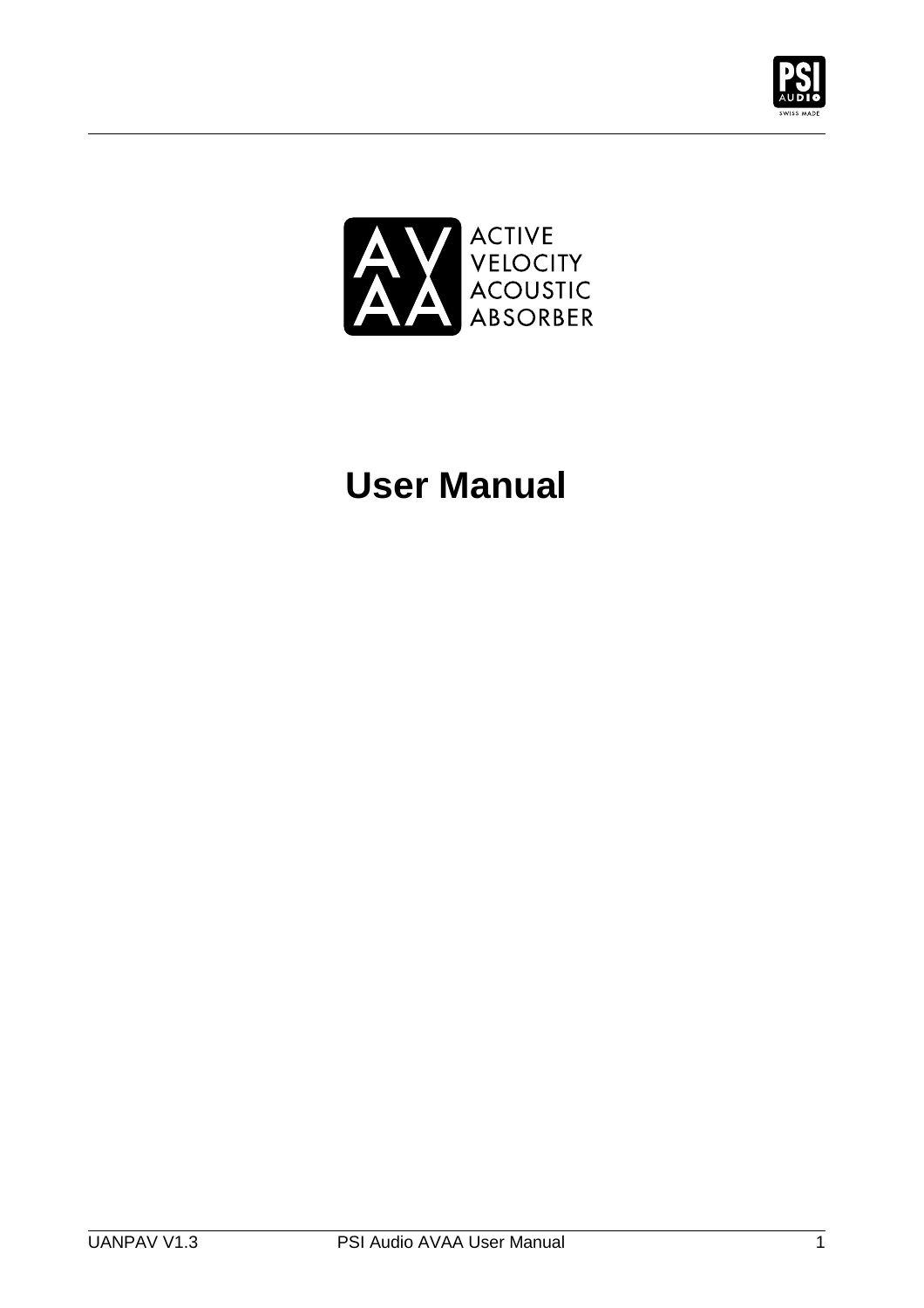

## **TABLE OF CONTENTS**

| 1            |                          |  |
|--------------|--------------------------|--|
| $\mathbf{2}$ |                          |  |
|              | 2.1<br>2.2               |  |
| 3            |                          |  |
|              | 3.1<br>3.2<br>3.3<br>34  |  |
| 4            |                          |  |
| 5            |                          |  |
|              | 5.1<br>5.2<br>5.3<br>5.4 |  |
| 6            |                          |  |
|              | 6.1<br>6.2<br>6.3<br>6.4 |  |
| 7            |                          |  |
|              | 7.1<br>7.2               |  |
| 8            |                          |  |
| 9            |                          |  |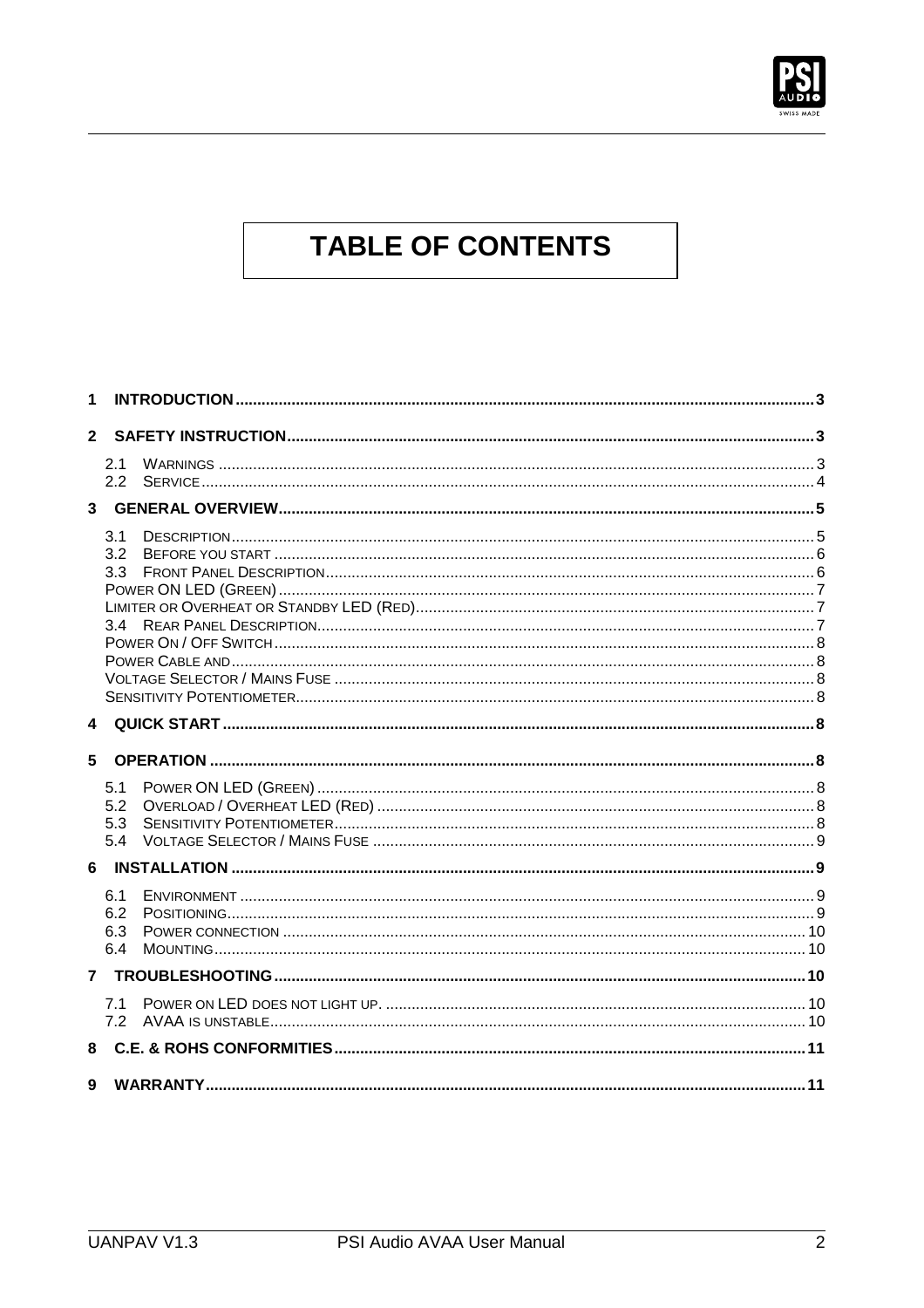

### **1 Introduction**

 $\overline{a}$ 

Thank you very much, and congratulations on your decision to purchase PSI Audio Active Velocity Acoustic Absorber.

Carefully following the instructions in this manual will ensure that your system will give you many years of reliable and trouble free operations.

For the latest information, help or advice, please contact your local PSI Audio representative or PSI Audio directly.

> **Relec S.A. Rue des Petits Champs 11 a+b CH-1400 YVERDON (Switzerland) Tel : +41 (0)24 426 0420 Fax : +41 (0)24 426 0451 info@psiaudio.com www.psiaudio.com**

### **2 Safety Instruction**



This symbol alerts the user to the presence of electrical power within the product that may be of sufficient magnitude to constitute a risk of electric shock.



This symbol alerts the user to important operating and maintenance (servicing) instructions or warnings.

### **2.1 Warnings**

- Please read and follow the instructions carefully prior to operating the AVAA.
- An AVAA positioned above floor level represents a fall hazard. Please make sure your loudspeakers are always securely positioned or mounted in a stable position and can't fall. In particular make sure no child can make them fall.
- Please do not open the AVAA risk of electric shock.
- Make sure not to expose the AVAA to any form of liquids. For cleaning, use only a dry cloth. In order to prevent spills, do not place any containers containing liquid on the AVAA. Do not use the AVAA close to water as this may create an electric shock hazard.
- Only use three wire mains cables and connectors with earth (grounding) according to your country standard.
- Check your AC voltage and make sure that the voltage setting and fuse on the rear of the chassis are set correctly.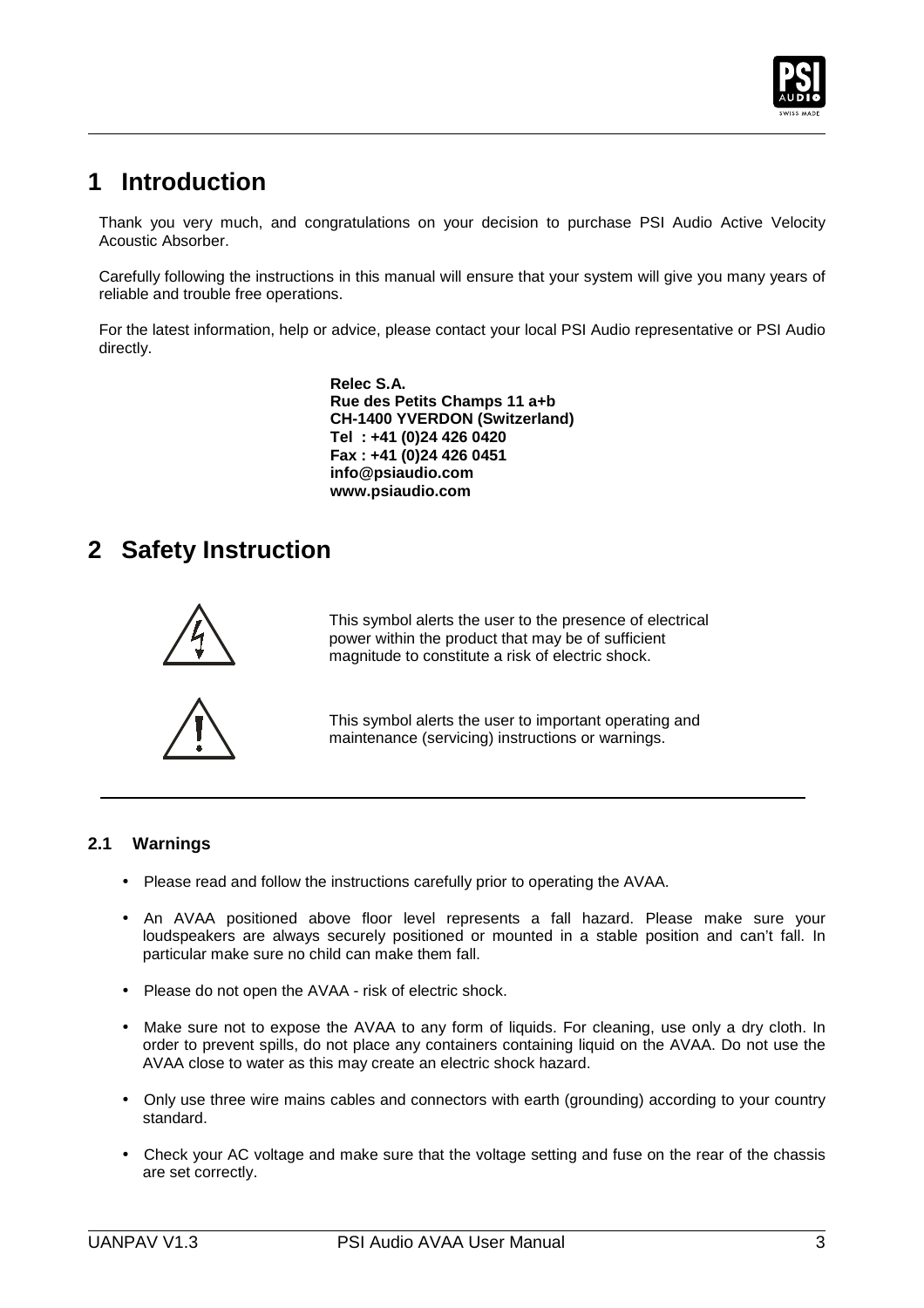

- Do not operate the AVAA in a confined environment: The AVAA is designed to be positioned in a corner of a room with its rear side panels against the walls. However it is important that the rear panel is left with sufficient circulation and ventilation of air for cooling purposes. Make sure there are a few centimetres free behind the AVAA such as in a right angle corner.
- The AVAA is designed to work in rooms of minimum 10 m2. It is designed to be positioned in a corner. Apart from the 2 rear walls and the floor avoid positioning any large reflective object less than 1 meter away from the front of the AVAA as these may cause instability.
- Do not operate or install the AVAA near any kind of heat source.
- Only operate the AVAA with accessories specified by PSI Audio.



### **2.2 Service**

 $\overline{a}$ 



The AVAA contains no user-serviceable parts. Service must be performed by qualified personnel. The primary fuse must be replaced by exactly the same type and rating. The unit must not be opened by the user – risk of a severe electric shock.

Servicing is required when:

- the AVAA has been damaged in some way, such as when the power-supply cord or plug is damaged,
- the AVAA has suffered from exposure to rain or moisture,
- liquid has been spilled into the AVAA,
- objects have been dropped into the AVAA,
- the AVAA does not work correctly.

Spare part supply :

• For ordering, please contact your authorized dealer, mentioning your AVAA model and serial number (see point 3.3.).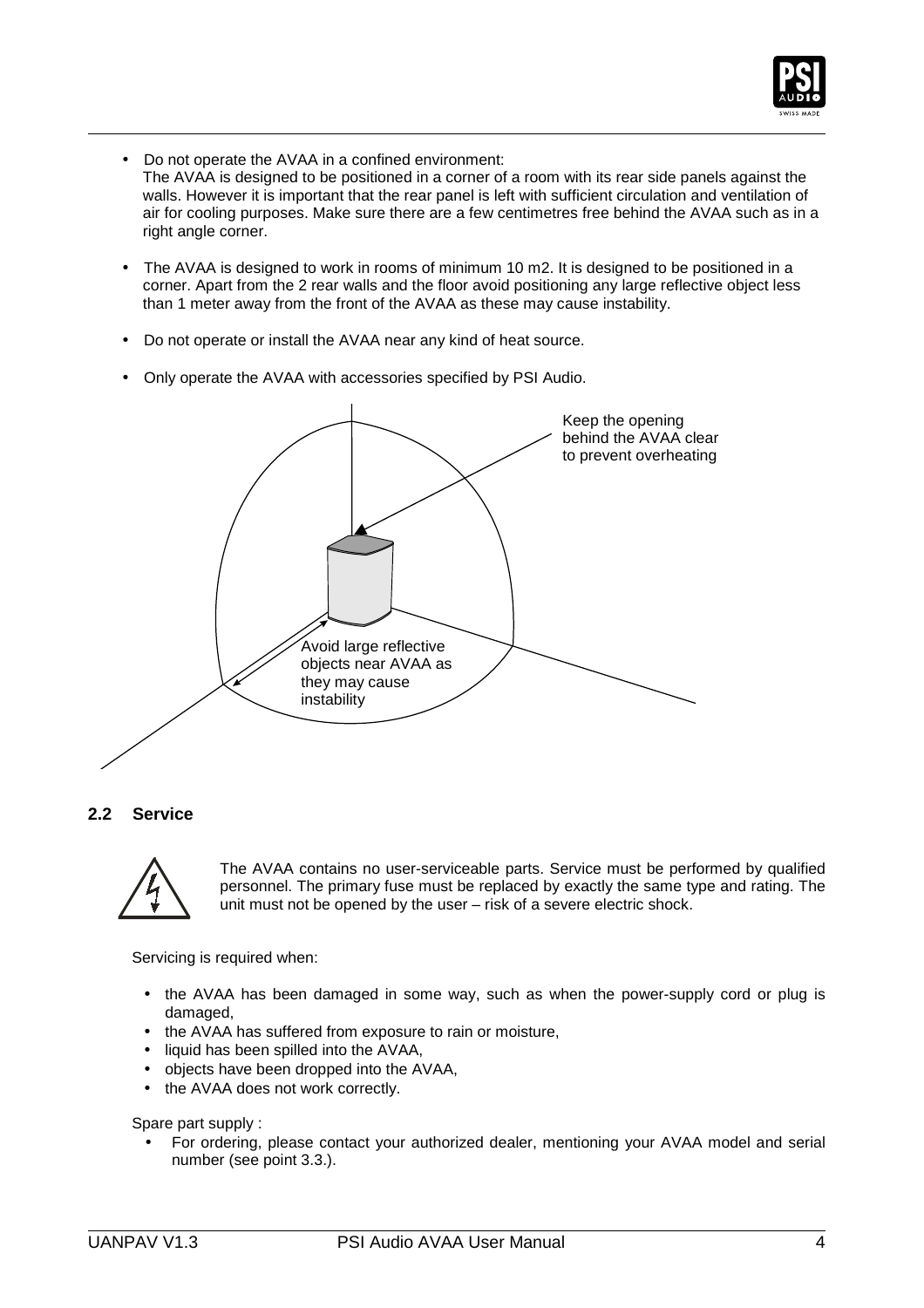

### **3 General Overview**

### **3.1 Description**

 $\overline{a}$ 

The AVAA is designed to absorb the standing modes between 15 and 150 Hz in a room. Above these frequencies, passive systems are effective. For best results, the AVAA should be installed in a room where medium and high frequencies have already been treated with passive systems.

With frequencies below 150 Hz, each operating AVAA will have the same effect as a hole in the wall much larger than the dimensions of the AVAA.

The exact ratio will depend on the frequency and environment but typically range between 5 and 25. The graph hereunder shows the typical equivalent absorption area of an active AVAA over the frequency bandwidth it is designed to absorb.

Note that an AVAA is approximately 0.2 m<sup>2</sup> so an equivalent sound absorbing area of 4 m<sup>2</sup> is 20 times the surface of the AVAA.



Note that in normal operating conditions the AVAA does not emit any audible sound or anti-noise but only absorbs low frequencies in a very effective way considering its size. Furthermore, it has no impact on the direct sound from your speakers or other source.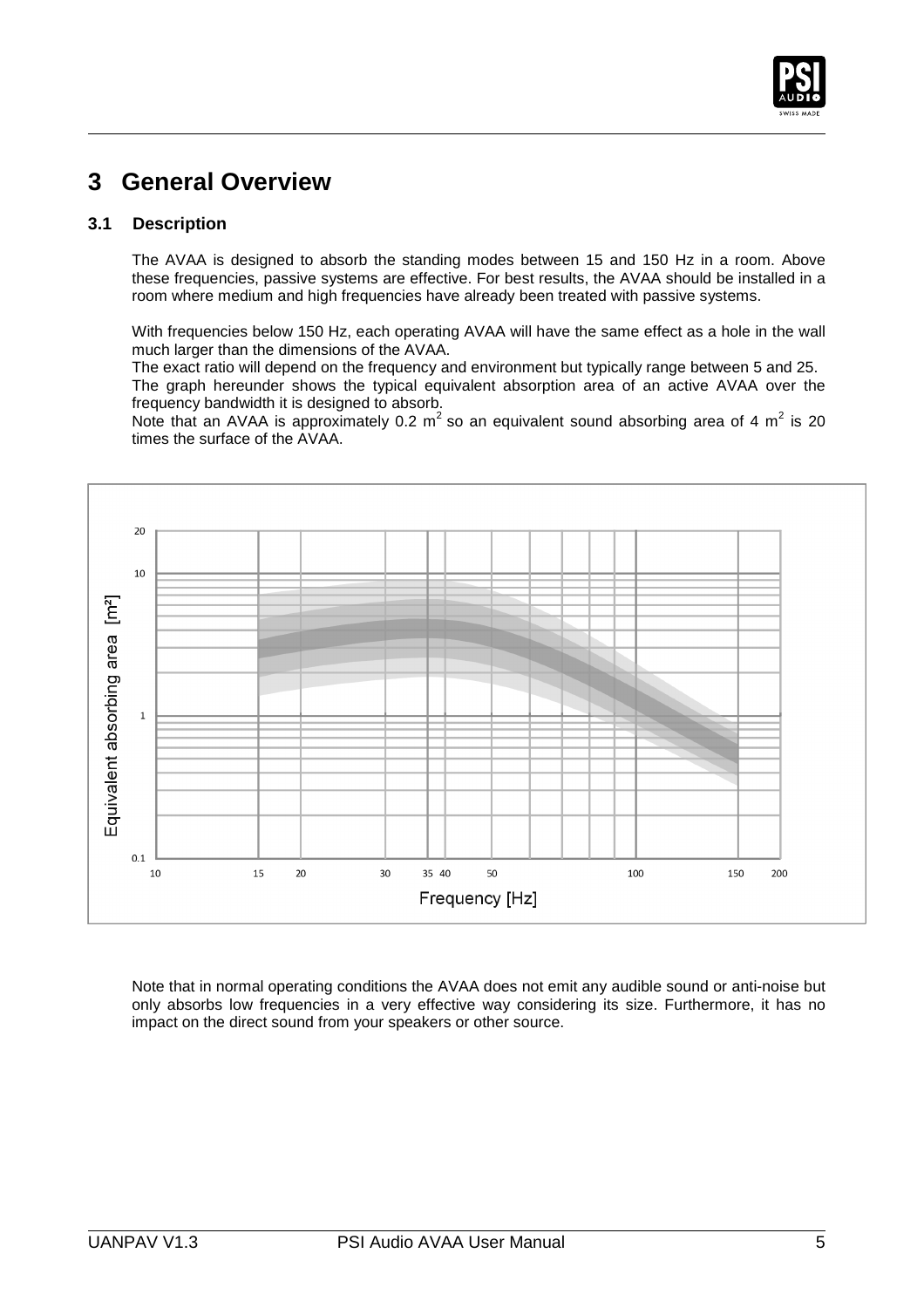

### **3.2 Before you start**

Special care has been taken in the packaging of your PSI Audio equipment. Before you start to install it, please check that the following parts are included:

• AVAA

 $\overline{a}$ 

- Warranty certificate of calibration
- PSI AUDIO User Manual (this manual)

### **3.3 Front View Description**



### **Power ON LED (Green)**

Mains power is present and the speaker is ready to use.

#### **Limiter or Overheat or Standby LED (Red)**

The LED will flash red when the limiter of the AVAA is working. This means that the AVAA is working at its fully capacity and can't absorb any further, even if the level is increased. This is simply and indication that the AVAA has reached its full capacity. It does not represent an issue.

A continuously red LED, even when sound level decreases, means that the amplifier is operating under overheated conditions and has turned into standby mode.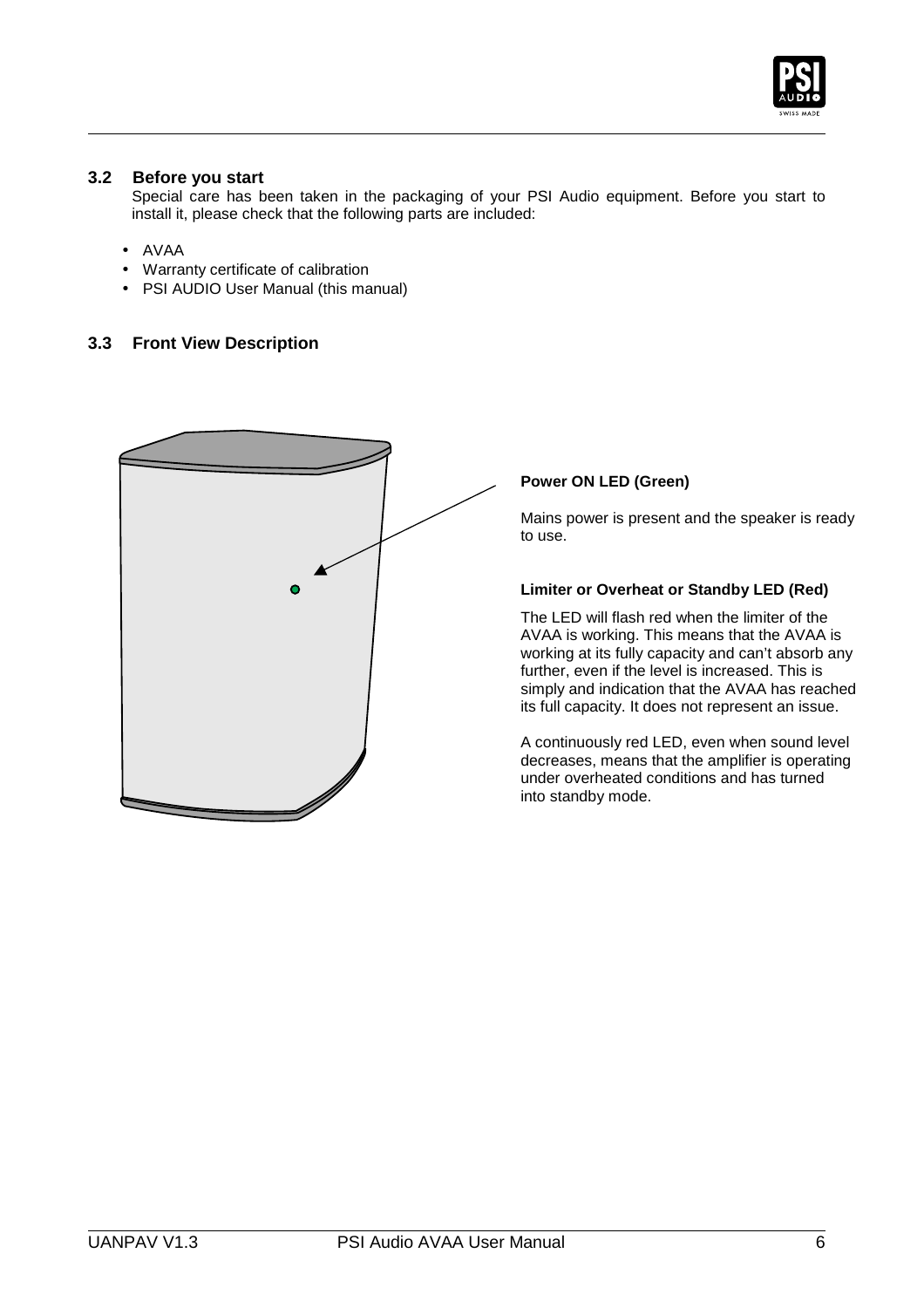

### **3.4 Rear Panel Description**

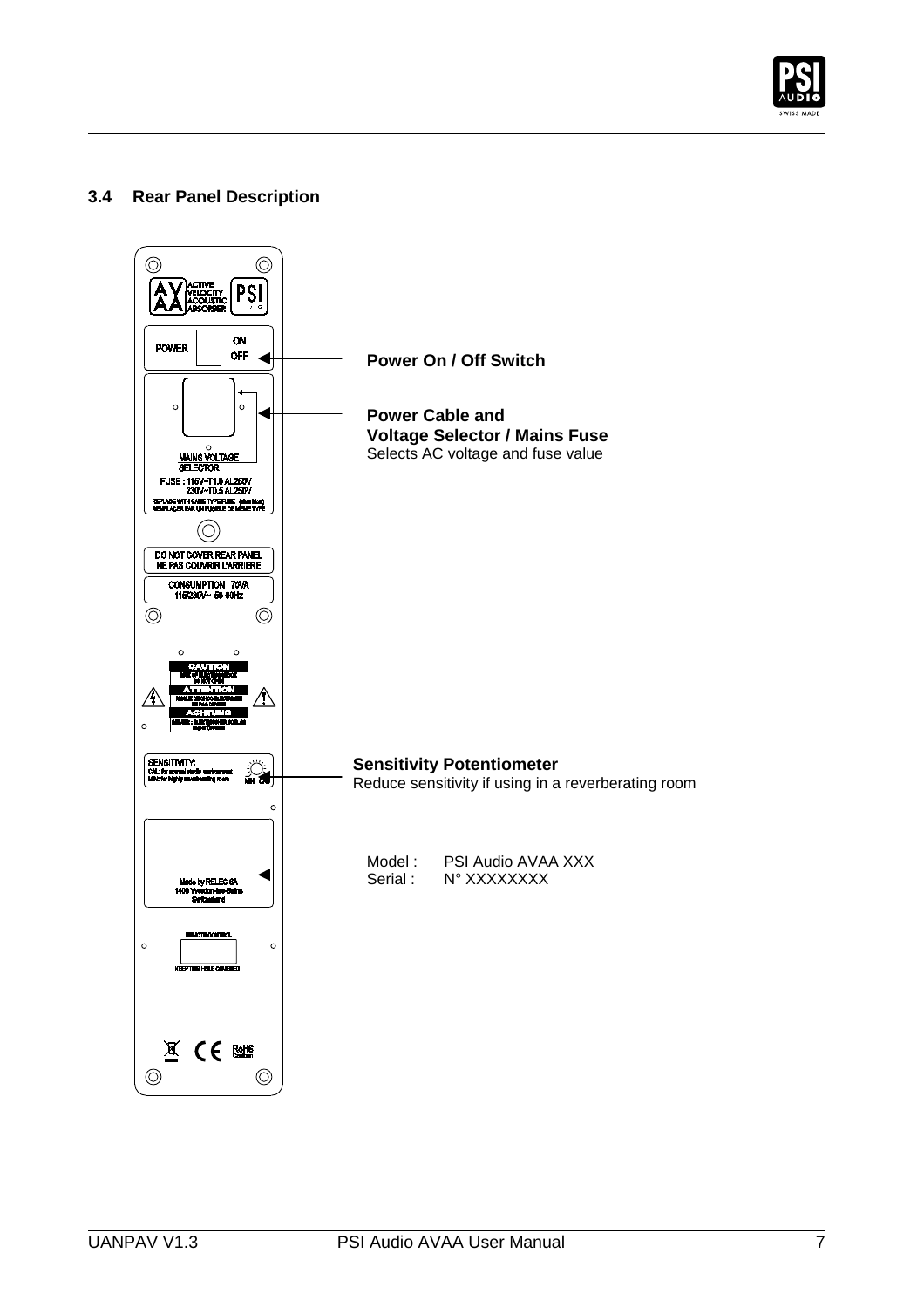

### **4 Quick Start**

 $\overline{a}$ 

Setting up naturally takes a certain amount of time and using a remote control can help significantly. However, in case you need to get started quickly, please follow the quick set up guide. The rest of this manual will assist you in setting up your AVAA to your listening environment.

- Check that the voltage value on the AC power selector is set correctly (according to your local AC power supply). If this is not the case, it will be necessary to adjust the main power supply with the following procedure. Carefully squeeze the two latches on either side of the fuse plug and pull the fuse holder out of its socket. Now replace the fuse for the different voltage setting with the correct value fuse according to the required voltage. The correct value of the fuse is printed next to the On-Off switch of your AVAA. Pull out the grey plastic cap which holds the fuse and turn it 180° so it shows the correct voltage setting through the outer window when placed back in its position. Now you can carefully push the complete fuse holder back into its place above the mains connector.
- Connect the live cable whilst paying attention to the warnings mentioned under the chapter safety instructions.
- The AVAA is a large bandwidth absorber designed to be effective between 15 and 150 Hz in environments that are already absorbing in higher frequencies such as living rooms and studios. In theses environments no adjustment is necessary and the sensitivity potentiometer should be turned fully clockwise onto position "CAL"
- Should you wish to try your AVAA in a very small room or a highly reverberating room, you might need to reduce the sensitivity to ensure the system remains stable in all circumstances. You may do this by turning the potentiometer anti-clockwise towards "MIN".
- We draw your attention to the fact that this AVAA may, in some critical conditions, become unstable and emit noise. PSI Audio declines all responsibility for eventual damage caused by the use of their AVAA under unstable conditions.

### **5 Operation**

### **5.1 Power ON LED (Green)**

The green LED on the front panel shows that the AVAA is operational. In the event that this LED does not lights up, check that the loudspeaker is connected to the AC power outlet and/or check the fuse.

#### **5.2 Overload / Overheat LED (Red)**

The red LED indicates the operation of the internal limiter. This is the case if the AVAA is exposed and operating with sound levels above 115 dB (where the AVAA is positioned) and working at its full capacity. In this case the AVAA LED will turn red as an indication that the AVAA can't absorb any further. This does not represents an issue, however it is recommended to reduce the sound level.

If the red LED stays continuously lit, this means that the amplifier is overheating, and the components are at risk of being damaged. Turn off the AC power immediately. Typical causes of overheat are lack of ventilation. Check that sufficient airflow is available behind and in front of the AVAA. Positioning the AVAA in a hot location may also cause overheating (such as radiators, direct sunlight, etc).

#### **5.3 Sensitivity Potentiometer**

The AVAA was designed to be efficient in normal environments such as living rooms and studios. The sensitivity potentiometer has been added for the rare cases in which an AVAA is used in critical conditions such as a very small room or a highly reverberating room. In such rooms there is a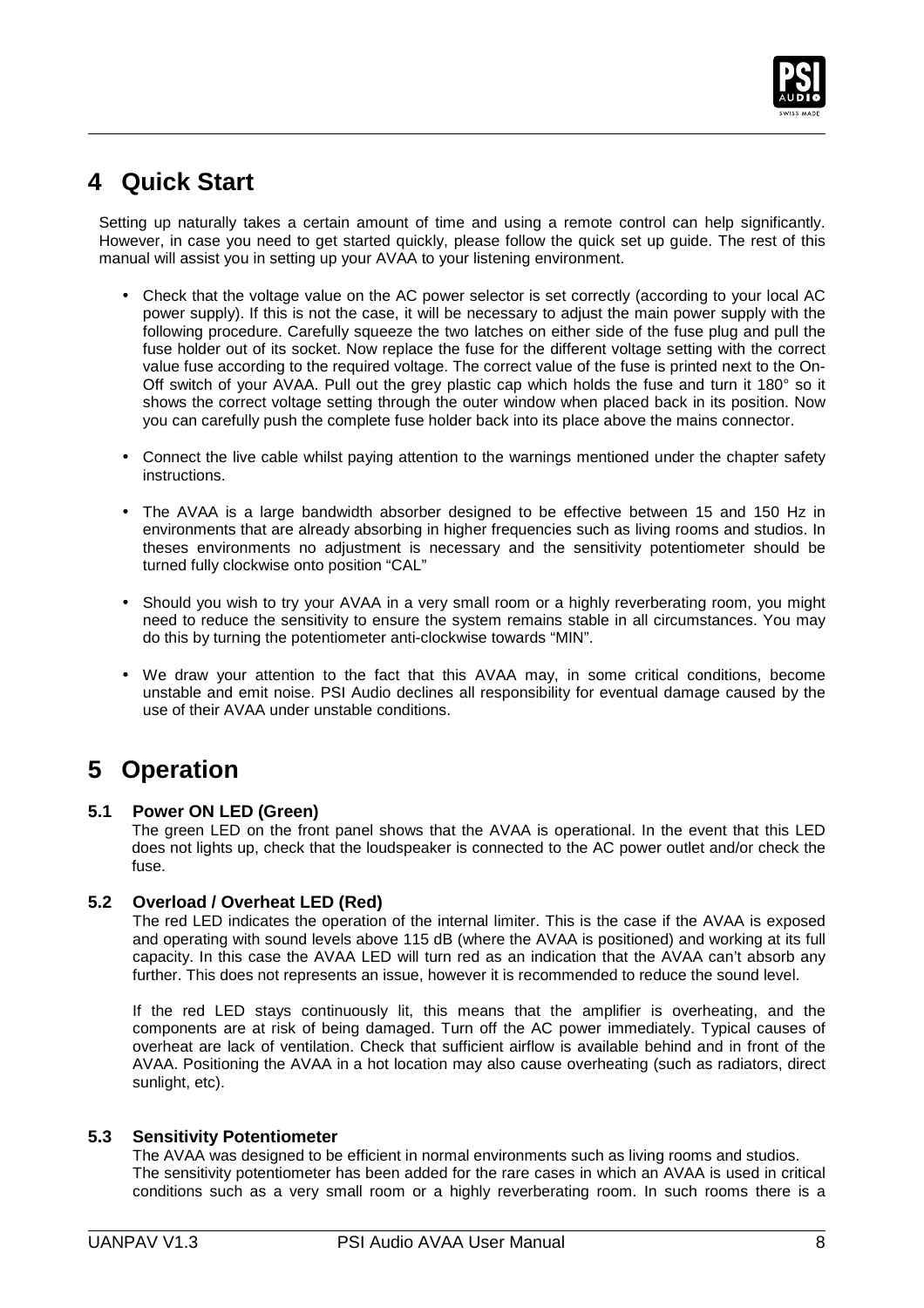

possibility that the AVAA will show signs of instability. If this is the case the best is to try and position the AVAA in another location. If this is not feasible it is possible to reduce the sensitivity of the AVAA so that it remains stable in its environment.

In all "normal" rooms the AVAAs can be used with its full sensitivity and with potentiometer turned fully clockwise on "CAL" position





### **5.4 Voltage Selector / Mains Fuse**

See point 1 in the Quick Start section 4.

### **6 Installation**

 $\overline{a}$ 

### **6.1 Environment**

The AVAA is designed to be effective in a living room or studio that typically have a Rt60 of less than 2 seconds for frequencies above 200 Hz.

In highly reverberating rooms please use potentiometer as described under 5.3 Sensitivity Potentiometer.

### **6.2 Positioning**

The effect of the AVAA depends on the acoustic characteristics of the room as well as the position of the loudspeakers.

The most effective position for the AVAA is in a location where the walls contribute most to the room modes that are disturbing in the listening position. In practice it is very easy to position the AVAA effectively after a few comparative trials.

#### Usual positioning of the AVAA, based on our experience

The starting position is in corners behind the source speakers as this is the most effective position in a majority of cases. However, depending on the structure of the room boundaries and listening position, other AVAA locations might turn out to be more effective. Try positioning them in different corners or against walls and evaluate effectiveness.

In practice it is quick and easy finding the best location by following the basic rules:

- AVAAs positioned in corners are more effective
- AVAAs located against rigid walls are more effective
- AVAAs positioned in corners behind the source are in general more effective than other similar corners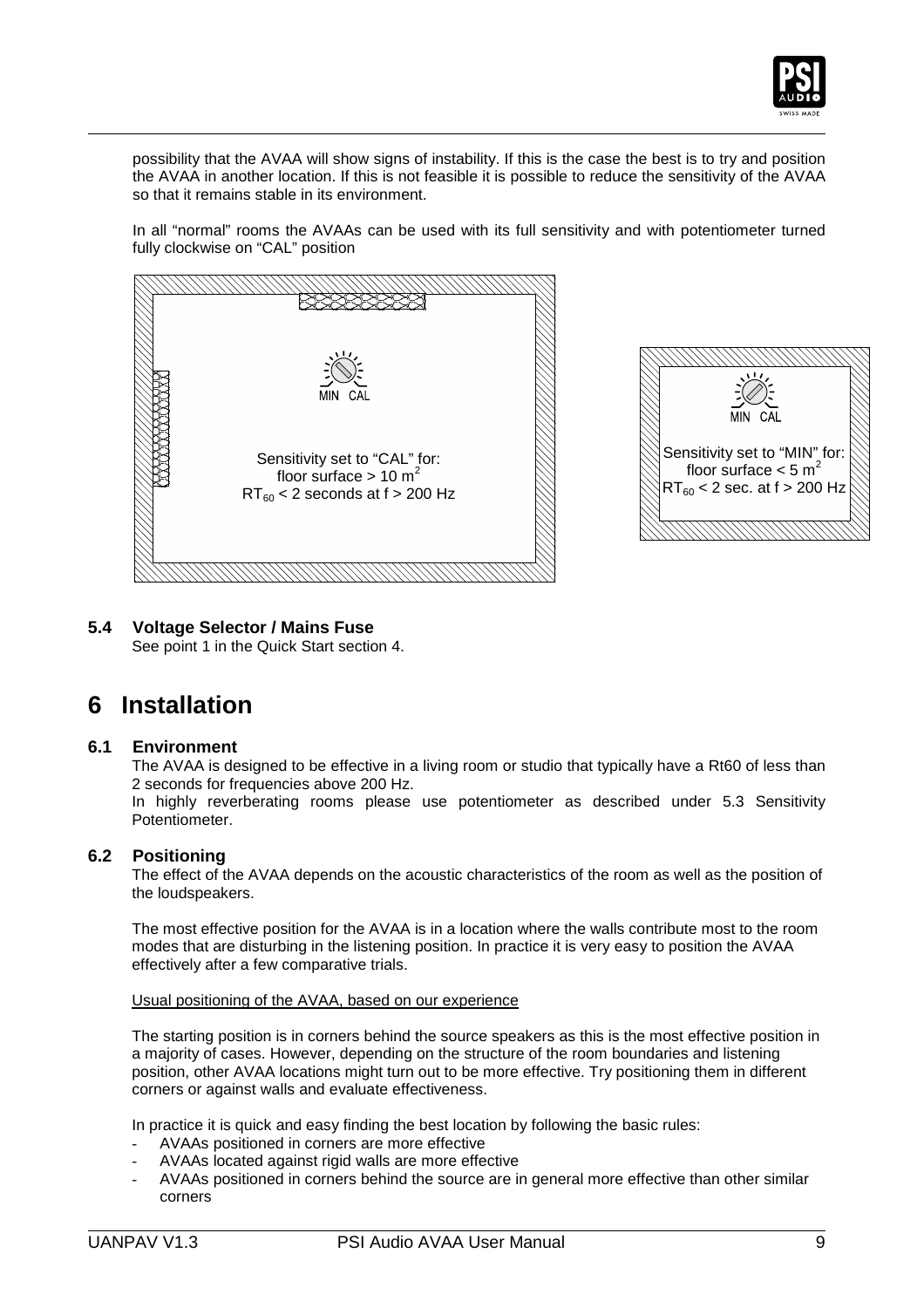

Bear in mind that the AVAA is designed to absorb long wavelengths and therefore there is little very little to gain by positioning the AVAA with great precision.

#### Positioning the AVAAs based on room measurements:

A more technical "2 steps process" can also be used to identify the best location for the AVAAs.

#### **1 - Identify the disturbing room modes:**

Assuming the loudspeakers and listening position have been set, measure the frequency decay time in the listening position.

Note that the most disturbing room modes are the ones with the longest extinction time and not necessarily the peaks and nulls that are the result of inevitable first reflections. You may typically identify 3 to 6 modes.

#### **2 - Identify the highest pressure zones for each problematic room mode:**

Play a sine wave at the frequency of each disturbing room mode. For each of these frequencies, walk around the walls of the room and note down the highestpressure areas. You can do this with a sound level meter or listening with a single ear. As a result you should have a map of your room highlighting the wall areas most contributing to each disturbing room mode. This will clearly show the best locations for the AVAAs.

### **6.3 Power connection**

It is very useful to have all AVAA's connected to a main power switch. This will, allow to easily turn the system on and off if you wish to hear the effect.

#### **6.4 Mounting**

 $\overline{a}$ 

Remember that any object positioned above floor level represents a fall hazard. Make sure your AVAA are always securely positioned or mounted in a stable position and can't fall. In particular make sure no child can make them fall.

### **7 Troubleshooting**

#### **7.1 Power on LED does not light up.**

Please check that the power switch is set on the ON position and that the mains cable is properly connected to the mains. If the problem persists, check the fuse, the voltage selector and the AC power voltage. If this doesn't solve the problem, please contact PSI Audio or a PSI Audio authorised dealer.

### **7.2 AVAA is unstable and emits noise**

In normal operating mode the AVAA doesn't emit any audible sound. The presence of reverberating objects in the near field of the AVAA may destabilise the system and produce noise or whistling. If the AVAA becomes unstable you will distinctly hear it until the overload protection is reached, the system stops briefly and starts again.

- Remove any large reflective object that is close to the AVAA.
- Try positioning the AVAA in a different location.
- If necessary reduce the sensitivity of the device by turning the potentiometer anti-clockwise towards "MIN".